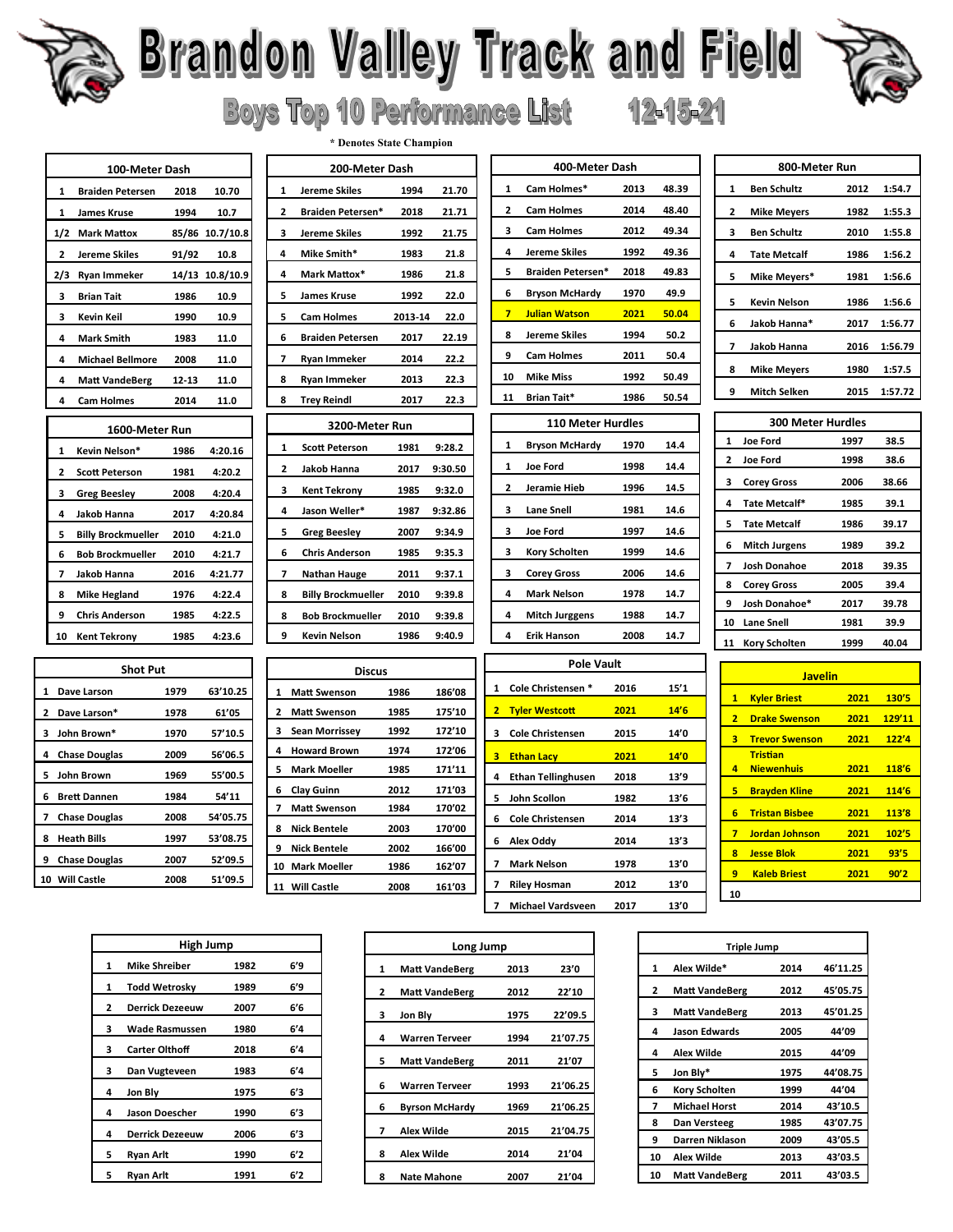

### **Standon Valley Track and Field** Girls Top 10 Performance List 12-15-21



| 100-Meter Dash |                      |       |       |
|----------------|----------------------|-------|-------|
|                |                      | 1976/ |       |
| 1              | Mickey Metcalf*      | 78    | 12.0  |
| 1              | Amy Jensen           | 1996  | 12.0  |
| 2              | Krista Bickley       | 2017  | 12.02 |
| з              | <b>Meghan Walker</b> | 2021  | 12.09 |
| 4              | Amy Jensen           | 1994  | 12.1  |
| 5              | <b>Anita Miss</b>    | 1982  | 12.2  |
| 5              | Amy Jensen*          | 1995  | 12.2  |
| 5              | <b>Holly Suss</b>    | 2007  | 12.2  |
| 5              | Krista Bickley       | 2016  | 12.2  |
| 5              | Krista Bicklev       | 2015  | 12.2  |
| 6              | <b>Holly Suss</b>    | 2006  | 12.3  |

|       | 1600-Meter Run        |      |         |  |  |  |
|-------|-----------------------|------|---------|--|--|--|
| $1 -$ | <b>Mia Wentzy</b>     | 2021 | 4:59.86 |  |  |  |
| 2     | <b>Lauren Wells</b>   | 2019 | 5:09.34 |  |  |  |
| з     | <b>Courtney Klatt</b> | 2016 | 5:10.80 |  |  |  |
| 4     | <b>Lauren Wells</b>   | 2017 | 5:10.98 |  |  |  |
| 5.    | Mia Wentzy            | 2019 | 5:13.53 |  |  |  |
| 6     | <b>Courtney Klatt</b> | 2015 | 5:14.29 |  |  |  |
| 7     | Lauren Wells          | 2015 | 5:14.51 |  |  |  |
| 8     | Haylee Waterfall      | 2018 | 5:15.30 |  |  |  |
| 9     | Haylee Waterfall      | 2016 | 5:15.43 |  |  |  |
| 10    | <b>Haley Kruger</b>   | 2009 | 5:17.0  |  |  |  |

|    | <b>Shot Put</b>        |      |          |    |                  |
|----|------------------------|------|----------|----|------------------|
| 1  | Jane Swenson           | 2008 | 43'07.25 | 1  | Jane Swe         |
| 2  | Jane Swenson*          | 2007 | 41'01.5  | 2  | Jane Swe         |
| з  | Libby Klamm            | 2017 | 40'11    | з  | Tanya Ha         |
| 4  | <b>Allison Koehn</b>   | 2012 | 40'09    | 4  | <b>Allison K</b> |
| 5. | Tanya Hagemeyer        | 1990 | 40'0     |    |                  |
| 6  | <b>Tanya Hagemeyer</b> | 1991 | 39'08.5  | 5  | <b>Allison K</b> |
| 7  | Jane Swenson           | 2006 | 39'03.5  | 6  | Danni No         |
| 8  | <b>Noel Bentele</b>    | 2005 | 39'01.5  | 7  | Jane Swe         |
| 9  | <b>Allison Koehn</b>   | 2013 | 39'00.5  | 8  | <b>Allison K</b> |
| 10 | Dani Nolte             | 1992 | 38'9.5   | 9  | Linda IIa        |
| 11 | <b>Aneesha Scott</b>   | 2021 | 38'6.5   | 10 | <b>Lori Beai</b> |
|    |                        |      |          |    |                  |

| <b>High Jump</b> |                                          |           |     |  |  |
|------------------|------------------------------------------|-----------|-----|--|--|
| 1                | Taia Rude                                | 2019      | 5'6 |  |  |
| 2                | Taia Rude                                | 2018      | 5'5 |  |  |
| 2                | <b>Cathi Shreiber</b>                    | 1986      | 5'5 |  |  |
| з                | <b>Taia Rude</b>                         | 2021      | 5'4 |  |  |
| з                | <b>Sue Shreiber</b>                      | 1981      | 5′4 |  |  |
| 4                | <b>Morgan Thompson</b>                   | 2017      | 5'3 |  |  |
| 5                | <b>Sue Shreiber</b>                      | 1980 / 82 | 5'2 |  |  |
| 5                | Jessica Klein                            | 1996      | 5'2 |  |  |
| 5                | <b>Morgan Thompson</b>                   | 2016, 18  | 5'2 |  |  |
| 5                | <b>Hannah Paauw</b>                      | 2013      | 5'2 |  |  |
| 5                | Cathi Shreiber/ Eden Burch               | 1985 / 15 | 5′1 |  |  |
| 5                | Morgan Thompson/Hannah Paauw             | 2015      | 5′1 |  |  |
| 5                | Sue Peters / Paige Peiper                | 1977-07   | 5′1 |  |  |
| 5                | Ashley Briggs/Jayaunna Stroh 1991-92, 21 |           | 5'1 |  |  |

|    | 200-Meter Dash       |      |       |  |  |
|----|----------------------|------|-------|--|--|
| 1  | Krista Bickley       | 2016 | 24.27 |  |  |
| 2  | Krista Bickley       | 2017 | 24.50 |  |  |
| 3  | Krista Bickley       | 2015 | 24.77 |  |  |
| з  | <b>Meghan Walker</b> | 2021 | 24.77 |  |  |
| 4  | Amy Jensen           | 1996 | 25.0  |  |  |
| 5. | Krista Bickley       | 2018 | 25.35 |  |  |
| 6  | Mickey Metcalf       | 1976 | 25.4  |  |  |
| 7  | <b>Tanya Tingle</b>  | 2017 | 25.50 |  |  |
| R  | <b>Taia Rude</b>     | 2021 | 25.66 |  |  |
| 9  | <b>Holly Suss</b>    | 2007 | 25.9  |  |  |
| 10 | Kennedy Nuebel       | 2018 | 25.97 |  |  |
|    |                      |      |       |  |  |

\* Denotes State Champion

| 3200-Meter Run |                                  |  |               |  |  |  |
|----------------|----------------------------------|--|---------------|--|--|--|
|                | 1 Courtney Klatt                 |  | 2015 11:17.99 |  |  |  |
|                | 2 Courtney Klatt                 |  | 2016 11:20.01 |  |  |  |
|                | 3 Kia Nitz                       |  | 2012 11:20.6  |  |  |  |
|                | 4 Courtney Klatt                 |  | 2014 11:25.5  |  |  |  |
|                | 5 Addison Scholten 2021 11:32.06 |  |               |  |  |  |
|                | 6 Allison Reif                   |  | 2018 11:32.40 |  |  |  |
|                | 7 Lauren Wells                   |  | 2015 11:36.44 |  |  |  |
|                | 8 Kia Nitz                       |  | 2011 11:38.5  |  |  |  |
|                | 9 Kia Nitz                       |  | 2013 11:44.5  |  |  |  |
|                | 10 Allison Reif                  |  | 2016 11:42.1  |  |  |  |
|                |                                  |  |               |  |  |  |

|                | <b>Discus</b>               |      |        |
|----------------|-----------------------------|------|--------|
| 07.25          | 1<br><b>Jane Swenson</b>    | 2008 | 149'04 |
| '01.5          | 2<br><b>Jane Swenson</b>    | 2007 | 142'02 |
| Y 11           | з<br><b>Tanya Hagemeyer</b> | 1992 | 137'06 |
| 09'0           | <b>Allison Koehn</b><br>4   | 2013 | 136'10 |
| 0'0            | Allison Koehn<br>5          | 2012 | 136'09 |
| '08.5          | Danni Nolte*<br>6           | 1993 | 134'06 |
| '03.5<br>'01.5 | <b>Jane Swenson</b><br>7    | 2006 | 133'03 |
| '00.5          | <b>Allison Koehn</b><br>8   | 2011 | 132'10 |
| 3'9.5          | <b>Linda Haase</b><br>9     | 1976 | 132'08 |
| 8'6.5          | 10 Lori Beaird              | 1981 | 132'02 |

|              | Long Jump               |          |          |  |  |  |
|--------------|-------------------------|----------|----------|--|--|--|
| $\mathbf{1}$ | <b>Emma Terveer</b>     | 2015     | 17'8     |  |  |  |
|              |                         |          |          |  |  |  |
| 2            | <b>Trinity Law</b>      | 2017, 18 | 17'04.5  |  |  |  |
| 3            | Mikaela Birath          | 2018     | 17'04.25 |  |  |  |
| 4            | <b>Holly Suss</b>       | 2008     | 17'3     |  |  |  |
| 5.           | <b>Sunan Bun</b>        | 2007     | 17'2     |  |  |  |
| 5            | <b>Courtney Herrick</b> | 2011     | 17'2     |  |  |  |
| 6            | <b>Emma Terveer</b>     | 2013     | 17'01.5  |  |  |  |
| 7            | <b>Sunan Bun</b>        | 2008     | 17'1     |  |  |  |
| 7            | <b>Courtney Herrick</b> | 2012     | 17'1     |  |  |  |
| 8            | <b>Courtney Herrick</b> | 2013     | 17'0     |  |  |  |

 $\overline{z}$ 

|              | 400-Meter Dash         |      |       |  |  |  |
|--------------|------------------------|------|-------|--|--|--|
| $\mathbf{1}$ | Krista Bickley *ASR    | 2016 | 54.08 |  |  |  |
| 2            | Krista Bicklev*        | 2017 | 55.80 |  |  |  |
| 3            | Krista Bickley         | 2015 | 55.92 |  |  |  |
| 4            | <b>Meghan Walker*</b>  | 2021 | 56.08 |  |  |  |
| 5.           | Krista Bickley         | 2018 | 57.39 |  |  |  |
| 6.           | Anna Hyronimus         | 2010 | 57.6  |  |  |  |
| 7            | <b>Cortney Bickley</b> | 2014 | 57.9  |  |  |  |
| 8            | <b>Cortney Bickley</b> | 2015 | 58.06 |  |  |  |
| 9            | Tanya Tingle           | 2015 | 58.14 |  |  |  |
| 10           | Mickey Metcalf         | 1976 | 58.2  |  |  |  |
|              |                        |      |       |  |  |  |

|    | 800-Meter Run           |      |         |  |  |  |
|----|-------------------------|------|---------|--|--|--|
| 1  | <b>Mia Wentzy</b>       | 2021 | 2:16.15 |  |  |  |
| 2  | <b>Haylee Waterfall</b> | 2016 | 2:18.32 |  |  |  |
| 3  | <b>Lindsey Waggoner</b> | 2005 | 2:18.4  |  |  |  |
| 4  | Carla Hay               | 1985 | 2:19.6  |  |  |  |
| 5  | Courtney Klatt          | 2016 | 2:19.8  |  |  |  |
| 6  | Ashley Wells            | 2016 | 2:20.47 |  |  |  |
| 7  | <b>Lauren Wells</b>     | 2015 | 2:20.85 |  |  |  |
| 8  | <b>Kasey Presler</b>    | 2010 | 2:20.9  |  |  |  |
| 9  | <b>Haylee Waterfall</b> | 2017 | 2:20.95 |  |  |  |
| 10 | <b>Haylee Waterfall</b> | 2018 | 2:21.22 |  |  |  |
| 11 | Katie Kerslake          | 1996 | 2:21.6  |  |  |  |

| 100 Hurdles            |      |       |
|------------------------|------|-------|
| <b>Brielle Dixon*</b>  | 2021 | 14.29 |
| Steph Bachman          | 2009 | 14.9  |
| Steph Bachman          | 2008 | 15.0  |
| <b>Steph Bachman</b>   | 2007 | 15.0  |
| Amanda Richter         | 2001 | 15.16 |
| <b>Emme Sumner</b>     | 2013 | 15.2  |
| <b>Taia Rude</b>       | 2021 | 15.31 |
| <b>Brielle Dixon</b>   | 2018 | 15.34 |
| <b>Sandy Peters</b>    | 1978 | 15.4  |
| <b>Dymonde Nave</b>    | 2021 | 15.54 |
| <b>Lori Beaird</b>     | 1981 | 15.6  |
| <b>Claire Severson</b> | 2006 | 15.6  |
| Becca Koehn            | 2014 | 15.6  |
|                        |      |       |

|   | $\overline{\mathbf{1}}$ | <b>Brielle Dixon*</b>   |         | 14.29 | j                       |
|---|-------------------------|-------------------------|---------|-------|-------------------------|
|   | 2                       | <b>Steph Bachman</b>    | 2009    | 14.9  | ź                       |
|   | 3                       | <b>Steph Bachman</b>    | 2008    | 15.0  | ă                       |
|   | 3                       | <b>Steph Bachman</b>    | 2007    | 15.0  | $\overline{\mathbf{r}}$ |
|   | 4                       | <b>Amanda Richter</b>   | 2001    | 15.16 | ŗ                       |
|   | 5                       | <b>Emme Sumner</b>      | 2013    | 15.2  | ť                       |
|   | 6                       | <b>Taia Rude</b>        | 2021    | 15.31 |                         |
|   | 7                       | <b>Brielle Dixon</b>    | 2018    | 15.34 | ī                       |
|   | 8                       | <b>Sandy Peters</b>     | 1978    | 15.4  | Ś                       |
|   | 9                       | <b>Dymonde Nave</b>     | 2021    | 15.54 | ¢                       |
|   | 10                      | <b>Lori Beaird</b>      | 1981    | 15.6  | $\mathbf{1}$            |
|   | 10                      | <b>Claire Severson</b>  | 2006    | 15.6  | $\mathbf{1}$            |
|   | 10                      | Becca Koehn             | 2014    | 15.6  |                         |
|   |                         | <b>Pole Vault</b>       |         |       |                         |
| 1 |                         | <b>Hannah Hendrick</b>  | 2018    | 11'6  |                         |
| 2 |                         | Hannah Hendrick         | 2017    | 11'3  |                         |
| 2 |                         | <b>Sydney Pelletier</b> | 2018    | 11'3  |                         |
| 3 |                         | Marya Schlitz           | 2018    | 11'0  |                         |
| 4 |                         | <b>Hannah Hendrick</b>  | 2016    | 10'9  |                         |
| 5 |                         | Marya Schlitz           | 2017    | 10'3  |                         |
| 6 |                         | Murray /Hendrick        | 2014-15 | 10'0  |                         |
| 6 |                         | <b>Bethany Dybdahl</b>  | 2021    | 10'0  |                         |
| 7 |                         | <b>Hannah Hendrick</b>  | 2014    | 9'9   |                         |
| 7 |                         | <b>Hailey Murray</b>    | 2013    | 9'9   |                         |
|   | 7                       | Sydney Pelletier        | 2017    | q'q   |                         |

| 300 Hurdles  |                        |      |       |  |  |
|--------------|------------------------|------|-------|--|--|
| $\mathbf{1}$ | <b>Taia Rude</b>       | 2021 | 44.82 |  |  |
| 2            | Taia Rude              | 2019 | 45.40 |  |  |
| з            | Taia Rude              | 2018 | 46.03 |  |  |
| 4            | <b>Steph Bachman</b>   | 2009 | 46.9  |  |  |
| 5            | <b>Brielle Dixon</b>   | 2021 | 46.95 |  |  |
| 6            | Nancy Kramer           | 1984 | 47.4  |  |  |
| 7            | <b>Nancy Kramer</b>    | 1985 | 47.6  |  |  |
| 8            | Jordan Peterson        | 2007 | 47.9  |  |  |
| 9            | <b>Brielle Dixon</b>   | 2021 | 47.97 |  |  |
| 10           | Mikaela Birath         | 2017 | 48.09 |  |  |
| 11           | <b>Claire Severson</b> | 2006 | 48.1  |  |  |

|                | <b>Javelin</b>                |      |        |
|----------------|-------------------------------|------|--------|
| $\mathbf{1}$   | <b>Aneesha Scott</b>          | 2021 | 107'0  |
| $\overline{2}$ | <b>Mary Kolbeck</b>           | 2021 | 103'3  |
| 3              | <b>Kalli Reese</b>            | 2021 | 92'9   |
| 4              | <b>Camryn Stettnichs</b> 2021 |      | 82'7.5 |
| 5              | <b>Reagan Haase</b>           | 2021 | 51'7   |
| 6              |                               |      |        |
| 7              |                               |      |        |
| 8              |                               |      |        |
| 9              |                               |      |        |
| 10             |                               |      |        |

|                 | <b>Triple Jump</b>  |      |          |  |  |  |
|-----------------|---------------------|------|----------|--|--|--|
| 1               | Kaylynn Erlandson   | 2012 | 36'05    |  |  |  |
| $\overline{2}$  | <b>Tiara Tingle</b> | 2014 | 36'01.5  |  |  |  |
| 3               | Kaylynn Erlandson   | 2010 | 35'09.75 |  |  |  |
| 4               | Kaylynn Erlandson   | 2011 | 35'09    |  |  |  |
| 5               | Elsie Zajicek       | 2016 | 35'08.25 |  |  |  |
| 6               | <b>Trinity Law</b>  | 2018 | 35'05.25 |  |  |  |
| 7               | <b>Trinity Law</b>  | 2016 | 35'02.75 |  |  |  |
| R               | <b>Taia Rude</b>    | 2021 | 35'02.5  |  |  |  |
| 9               | Amanda Simon        | 2003 | 35'01.25 |  |  |  |
| 10 <sub>1</sub> | Jayaunna Stroh      | 2021 | 35'01    |  |  |  |
| 11              | <b>Emma Terveer</b> | 2016 | 35'00.50 |  |  |  |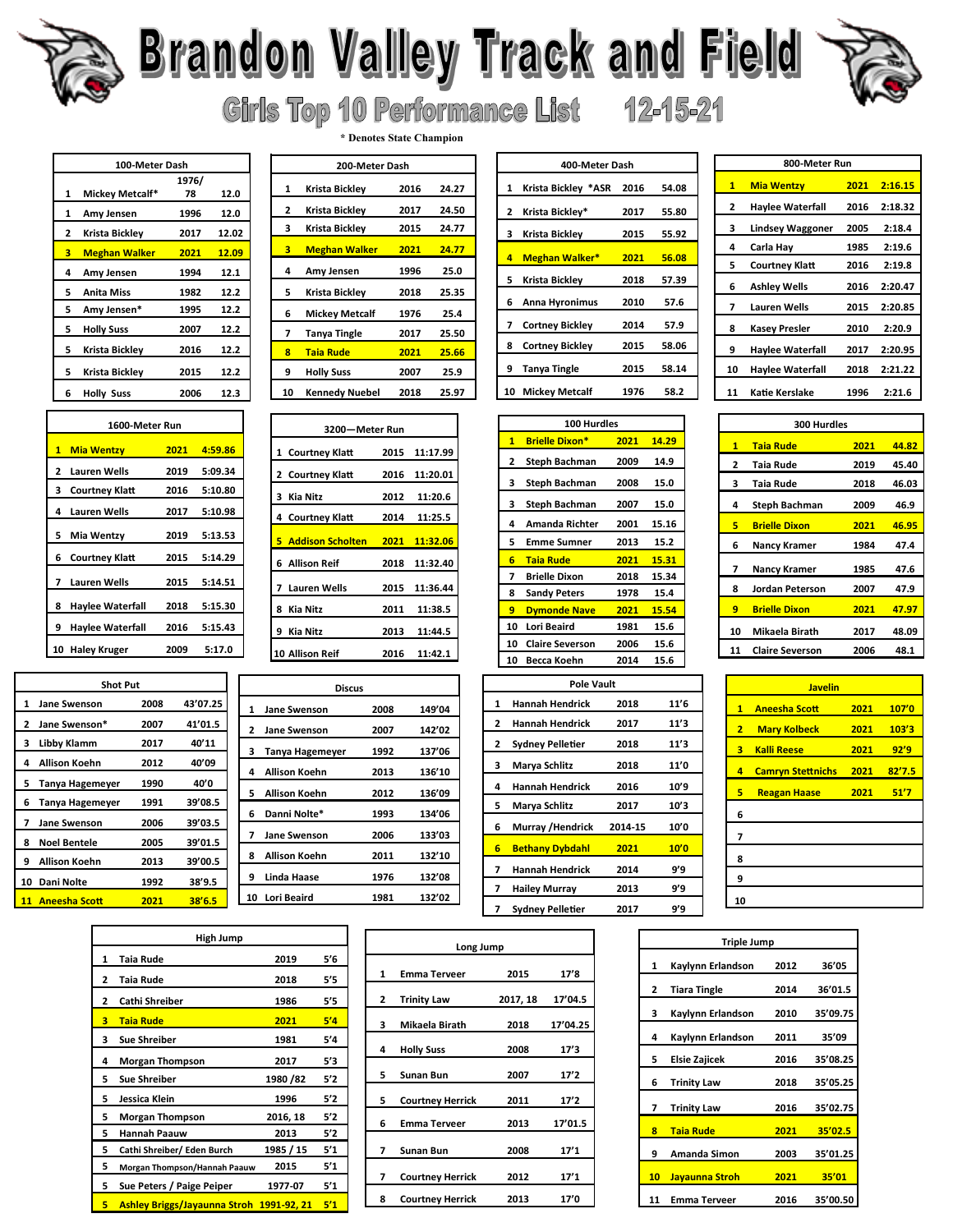# **Brandon Valley Track and Field<br>Top 10 Performance List** 12-15-21

### **Girls Relays**

**\* Denotes State Champion Team** 

**^ Denotes Howard Wood Champion Team** 

|                 | 3200 M Relay - 4 x 800m Relay                    |      |         | 800 M Relay - 4 x 200m Relay                                               |
|-----------------|--------------------------------------------------|------|---------|----------------------------------------------------------------------------|
|                 | S. Presler, A. Wells, H. Waterfall, C. Klatt*    | 2016 | 9:21.13 | Taia Rude, M. Thompson, K. Nuebel, K. Bickley ^<br>1:40.67<br>2019<br>1    |
|                 | S. Presler, D. Kocer, L. Wells, H. Waterfall ^   | 2015 | 9:29.86 | K. Nuebel, M. Thompson, Tanya Tingle, K. Bickley<br>1:41.34<br>2017<br>2   |
| з               | S. Presler, L. Wells, K. Klatt, H. Waterfall     | 2015 | 9:36.83 | A. Boomsma, Tanya Tingle, C. Bickley, K. Bickley *<br>2016<br>1:41.90<br>3 |
| 4               | S. Presler, D. Kocer, K. Klatt, H. Waterfall     | 2014 | 9:43.20 | B. Dixon, Taia Rude, K. Nuebel, M. Walker ^<br>2021<br>1:42.24<br>4        |
|                 | A. Hamer, L. Severson, C. Severson, L. Waggoner  | 2004 | 9:48.18 | B. Vermeer, M. Thompson, Taia Rude, K. Nuebel *<br>2018<br>1:42.82<br>5.   |
| 6               | L. Severson, K. Presler, L. Maassen, L. Waggoner | 2006 | 9:46.84 | 6<br>H. Hendrick, T. Rude, K. Nuebel, K. Bickley<br>2018<br>1:43.10        |
|                 | L. Severson, A. Hamer, K. Feistner, L. Waggoner  | 2005 | 9:46.96 | 1:43.14<br>H. Hendrick, M. Thompson, Tanya Tingle, K. Bickley<br>2017      |
| 8               | S. Presler, D. Kocer, A. Wells, H. Waterfall     | 2016 | 9:48.66 | 8<br>Tanya Tingle, C. Bickley, H. Hendrick, K. Bickley<br>2015<br>1:43.7   |
| 9               | S. Presler, L. Wells, K. Foss, H. Waterfall      | 2017 | 9:48.95 | J. Wrightsman, Tanya Tingle, C. Bickley, K. Bickley ^ 2016<br>1:43.88<br>9 |
| 10 <sup>°</sup> | M. Moose, S. VanDeBerg, K. Foss, M. Wentzy       | 2021 | 9:51.33 | A. Boomsma, Tanya Tingle, C. Bickley, K. Bickley<br>2016<br>1:44.1<br>10   |

|                | 400 M Relay - 4 x 100m Relay                       |      |       |  |  |
|----------------|----------------------------------------------------|------|-------|--|--|
| 1              | B. Dixon, M. Thompson, K. Nuebel, K. Bickley       | 2019 | 48.38 |  |  |
| $\overline{2}$ | <b>B. Dixon. Taja Rude. K. Neubel. M. Walker</b>   | 2021 | 48.67 |  |  |
| 3              | B. Vermeer, M. Thompson B. Dixon, H. Hendrick      | 2018 | 49.27 |  |  |
| 4              | Tanya Tingle, M. Thompson K. Neubel, K. Bickley    | 2017 | 49.43 |  |  |
| 5              | <b>B. Dixon, Tenley Rude, K. Neubel, E. Rice</b>   | 2021 | 49.48 |  |  |
| 6              | S. Bachman, C. Etrheim, L. Maassen, H. Suss        | 2009 | 49.7  |  |  |
| 7              | B. Rist, C. Etrheim, L. Maassen, H. Suss           | 2010 | 49.7  |  |  |
| 8              | A. Boomsma, J. Wrightsman, S. Peterson, K. Bickley | 2015 | 49.8  |  |  |
| 9              | R. Ringling, K. Anderson, M. Beuckens, A. Jensen*  | 1996 | 50.0  |  |  |
| 10             | Tanya Tingle, E. Zaijek, T. Law, K. Bickley        | 2013 | 50.19 |  |  |
| 10             | E. Sumner, C. Herrick, E. TerVeer, E. Jorgenson    | 2013 | 50.19 |  |  |

|              | 1600m Sprint Medley Relay                              |      |              |  |  |  |
|--------------|--------------------------------------------------------|------|--------------|--|--|--|
| $\mathbf{1}$ | B. Dixon, K. Nuebel, M. Walker, Mia Wentzy             | 2021 | 4:05.66      |  |  |  |
| $\mathbf{2}$ | H. Hendrick, K. Bickley, K. Nuebel, H. Waterfall ^     | 2018 | 4:08.92      |  |  |  |
| 3            | K. Nuebel, Tanya Tingle, K. Bickley, H. Waterfall ^    | 2017 | 4:09.27      |  |  |  |
| 4            | Tanya Tingle, C. Bickley, K. Bickley, H. Waterfall     |      | 2015 4:10.76 |  |  |  |
| 5            | Tanya Tingle, C. Bickley, K. Bickley, C. Klatt         | 2016 | 4:11.62      |  |  |  |
| 6            | A. Boomsma, J. Wrightsman, H. Hendrick, C. Klatt *     |      | 2016 4:13.32 |  |  |  |
| 7            | E. Sumner, C. Bickley, E. Jorgenson, H. Waterfall      | 2013 | 4:15.50      |  |  |  |
|              | 8 J. Wrightsman, S. Peterson, K. Bickley, H. Waterfall | 2014 | 4:16.04      |  |  |  |
| 9            | M. Thompson, H. Jackmon, A. Wells, H. Waterfall        | 2017 | 4:16.17      |  |  |  |
| 10           | K. Farley, C. Hume, L. Severson, L. Waggoner           | 2005 | 4:16.20      |  |  |  |

|                | 1600 M Relay $-4x400$ m Relay                         |      |         |
|----------------|-------------------------------------------------------|------|---------|
|                |                                                       |      | 3:52.95 |
| 1              | H. Hendrick, H. Waterfall, Tanya Tingle, K. Bickley ^ | 2017 | ASR     |
| $\overline{2}$ | S. Presler, Tanya Tingle, C. Bickley, K. Bickley ^    | 2016 | 3:53.35 |
| 3              | H. Hendrick, Tanya Tingle, C. Bickley, K. Bickley     | 2015 | 3:53.92 |
| 4              | Tanya Tingle, Tiara Tingle, H. Hendrick, C. Bickley * | 2014 | 3:57.32 |
| 5              | A. Wells, Hannah Hendrick, K. Bickley, C. Bickley     | 2016 | 3:58.0  |
| 6              | A. Wells, Tanya Tingle, C. Bickley, K. Bickley        | 2016 | 3:58.6  |
| $\overline{7}$ | Taia Rude, M. Wentzy, Emily V, Meghan Walker          | 2021 | 3:59.19 |
| 8              | M. Wentzy, A. Cain, M. Walker, Emily Van Roekel       | 2021 | 4:00.48 |
| 9              | H. Hendrick, H. Waterfall, K. Neubel, K. Bickley*     | 2018 | 4:01.08 |
| 10             | H. Hendrick, H. Waterfall, K. Neubel, Tanya Tingle*   | 2017 | 4:01.45 |
| 11             | L. Zaft, A. Miss, S. Deuter, N. Kramer*               | 1982 | 4:01.69 |
| 12             | H. Waterfall, Tanya Tingle, A. Wells, C. Bickley      | 2016 | 4:02.39 |
| 13             | H. Hendrick, T. Rude, K. Neubel, H. Waterfall         | 2018 | 4:02.60 |
| 14             | Tanya Tingle, S. Presler, A. Wells, C. Bickley *      | 2016 | 4:02.94 |
| 15             | H. Hendrick, S. Presler, A. Wells, C. Bickley *       | 2015 | 4:04.76 |